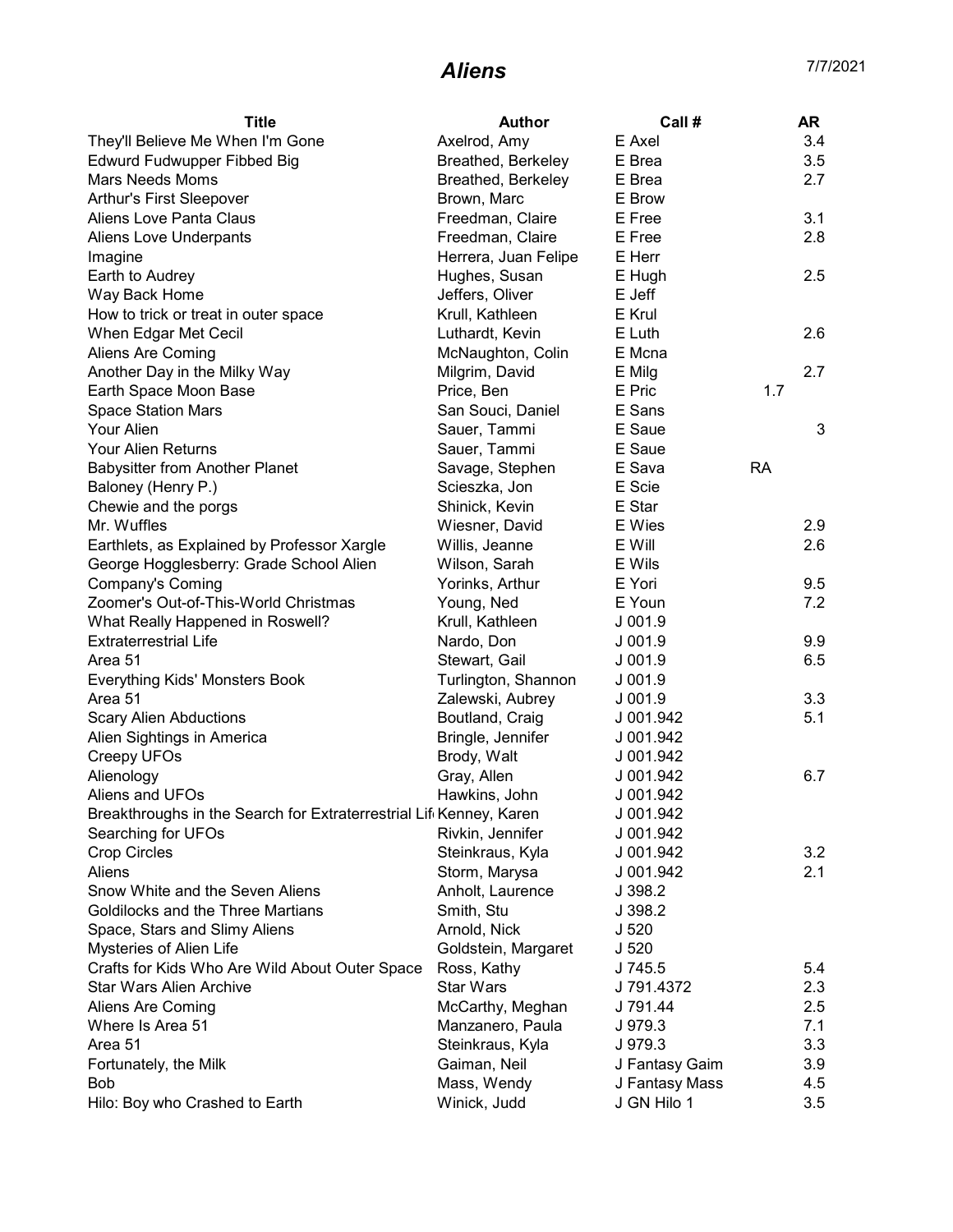## **Aliens** 7/7/2021

| <b>Title</b>                                                  | Author                                   | Call #               | AR  |
|---------------------------------------------------------------|------------------------------------------|----------------------|-----|
| Hilo: Saving the Whole Wide World                             | Winick, Judd                             | J GN Hilo 2          | 4.7 |
| Hilo: Great Big Boom                                          | Winick, Judd                             | J GN Hilo 3          |     |
| Hilo: Waking the Monsters                                     | Winick, Judd                             | J GN Hilo 4          |     |
| Space Dumplins                                                | Thompson, Craig                          | J GN Thom            |     |
| Aliens Don't Carve Jack-o-Lanterns                            | Dadey, Debbie                            | J Mystery Dade 2     | 4.5 |
| Aliens Don't Wear Braces                                      | Dadey, Debbie                            | J Mystery Dade 7     |     |
| Encyclopedia Brown and the Case of the Secret UI Sobol        |                                          | J Mystery Sobo 26    |     |
| Marvin Redpost: A Flying Birthday Cake?                       | Sachar, Louis                            | J Reality Sach 6     |     |
| Tom Swift series                                              | Appleton, Victor                         | J Sci-Fi Appl        | 4.7 |
| Sputnik's Guide to Life on Earth                              | Boyce, Frank                             | J Sci-Fi Boyc        |     |
| I Was a Sixth Grade Alien series                              | Coville, Bruce                           | J Sci-Fi Covi        | 4.9 |
| My Teacher is an Alien series                                 | Coville, Bruce                           | J Sci-Fi Covi        | 5.2 |
| Rod Albright series                                           | Coville, Bruce                           | J Sci-Fi Covi        | 3.8 |
| Space Brat series                                             | Coville, Bruce                           | J Sci-Fi Covi        | 4.9 |
| Alien for Rent                                                | Duffey, Betsy                            | J Sci-Fi Duff        |     |
| Last Day on Mars                                              | Emerson, Kevin                           | J Sci-Fi Emer Chro 1 |     |
| Oceans Between Stars                                          | Emerson, Kevin                           | J Sci-Fi Emer Chro 2 |     |
| Lunchbox and the Aliens                                       | Fields, Bryan                            | J Sci-Fi Fiel        | 4.7 |
| Lost in Las Vegas                                             | Greenburg, Dan                           | J Sci-Fi Gree 2      | 5.2 |
| <b>Attack of the Evil Elvises</b>                             | Greenburg, Dan                           | J Sci-Fi Gree 4      |     |
| Funny Boy Meets the Dumbbell Dentist from Deim Gutman, Dan    |                                          | J Sci-Fi Gutm 4      |     |
| Children of Exile                                             | Haddix, Margaret Peterso J Sci-Fi Hadd 1 |                      | 4   |
| <b>Children of Refuge</b>                                     | Haddix, Margaret Peterso J Sci-Fi Hadd 2 |                      | 5.2 |
| Children of Jubilee                                           | Haddix, Margaret                         | J Sci-Fi Hadd 3      |     |
| Deserted                                                      | Keats, Israel                            | J Sci-Fi Keat        | 4.2 |
| Seventh Grade vs. the Galaxy                                  | Levy, Joshua                             | J Sci-Fi Levy 1      |     |
| Can of Worms                                                  | Mackel, Kathy                            | J Sci-Fi Mack        | 5.7 |
| Reek from Outer Space                                         | O'Neal, Katherine                        | J Sci-Fi Onea 2      |     |
| Galaxy Zack series                                            | O'Ryan, Ray                              | J Sci-Fi Orya 1      |     |
| <b>Unidentified Farting Objects</b>                           | Pilger, Seamus                           | J Sci-Fi Pilg 3      | 4.5 |
| <b>Ricky Ricotta series</b>                                   | Pilkey, Dav                              | J Sci-Fi Pilk        | 5.8 |
| Captain Underpants and the Invasion of the Incred Pilkey, Dav |                                          | J Sci-Fi Pilk 3      | 5.1 |
| Trouble in the Stars                                          | Prineas, Sarah                           | J Sci-Fi Prin        |     |
| True Meaning of Smekday                                       | Rex, Adam                                | J Sci-Fi Rex Smek 1  | 5.2 |
| <b>Smek for President</b>                                     | Rex, Adam                                | J Sci-Fi Rex Smek 2  | 5   |
| Spaceheadz                                                    | Scieszka, Jon                            | J Sci-Fi Scie 1      | 3.4 |
| SPHDZ Book 2                                                  | Scieszka, Jon                            | J Sci-Fi Scie 2      | 4.1 |
| SPHDZ Book 3                                                  | Scieszka, Jon                            | J Sci-Fi Scie 3      |     |
| SPHDZ 4 Life                                                  | Scieszka, Jon                            | J Sci-Fi Scie 4      | 4.6 |
|                                                               |                                          | J Sci-Fi Smit 1      |     |
| Aliens on Vacation                                            | Smith, Clete                             | J Sci-Fi Smit 2      | 4.4 |
| Alien on a Rampage                                            | Smith, Clete                             |                      | 4   |
| Aliens in Disguise                                            | Smith, Clete                             | J Sci-Fi Smit 3      | 5.6 |
| Aliens For Dinner                                             | Spinner, Stephanie                       | J Sci-Fi Spin        | 3.5 |
| Spacemice series                                              | Stilton, Geronimo                        | J Sci-Fi Sti         |     |
| Help! I'm Trapped in an Alien's Body                          | Strasser, Todd                           | J Sci-Fi Stra        | 3.2 |
| Space Race                                                    | Waugh, Sylvia                            | J Sci-Fi Waug        |     |
| First Day on a Strange New Planet                             | Yaccarino, Dan                           | J Sci-Fi Yacc        |     |
| Can You Survive an Alien Invasion                             | Hoena, Blake                             | J Sci-Fi You         |     |
| Fly Guy and the Alienzz                                       | Arnold, Tedd                             | JR Arno              | 2.7 |
| Nergal and the Great Space Race                               | Corey, Shana                             | JR Corey             |     |
| <b>Galactic Giggles</b>                                       | Dahl, Michael                            | JR Dahl              | 2.7 |